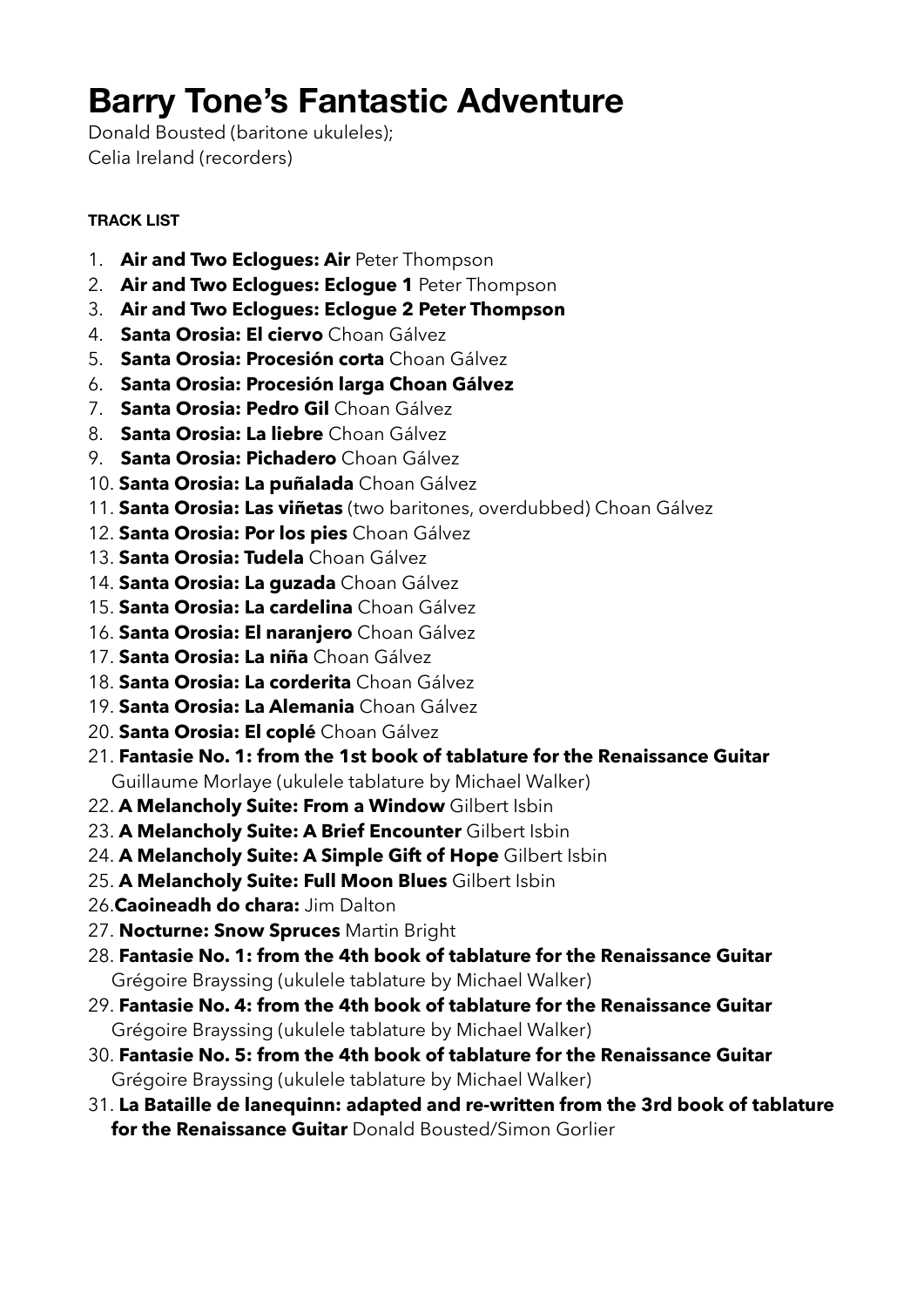### **Programme**

- **1. Air and Two Eclogues:** for tenor recorder and baritone ukulele, 2020 Peter Thompson
- **2. Santa Orosia** for ukulele in 5ths, 2021 Choan Gálvez
- **3. Fantasie No. 1:** performed on baritone ukulele, 1552 Guillaume Morlaye with tablature for ukulele by Michael Walker
- **4. A Melancholy Suite,** for ukulele in 5ths, 2020 Gilbert Isbin
- **5. Caoineadh do chara,** for baritone ukulele in 5ths, 2012, rev 2021 Jim Dalton
- **6. Nocturne: Snow Spruces,** for baritone ukulele 2021 Martin Bright
- **7. Fantasies No 1, 4 and 5,** performed on baritone ukulele 1553 Grégoire Brayssing with tablature for ukulele by Michael Walker
- **8. La Bataille de lanequinn:** for soprano recorder and baritone ukulele, 2021 Donald Bousted/Simon Gorlier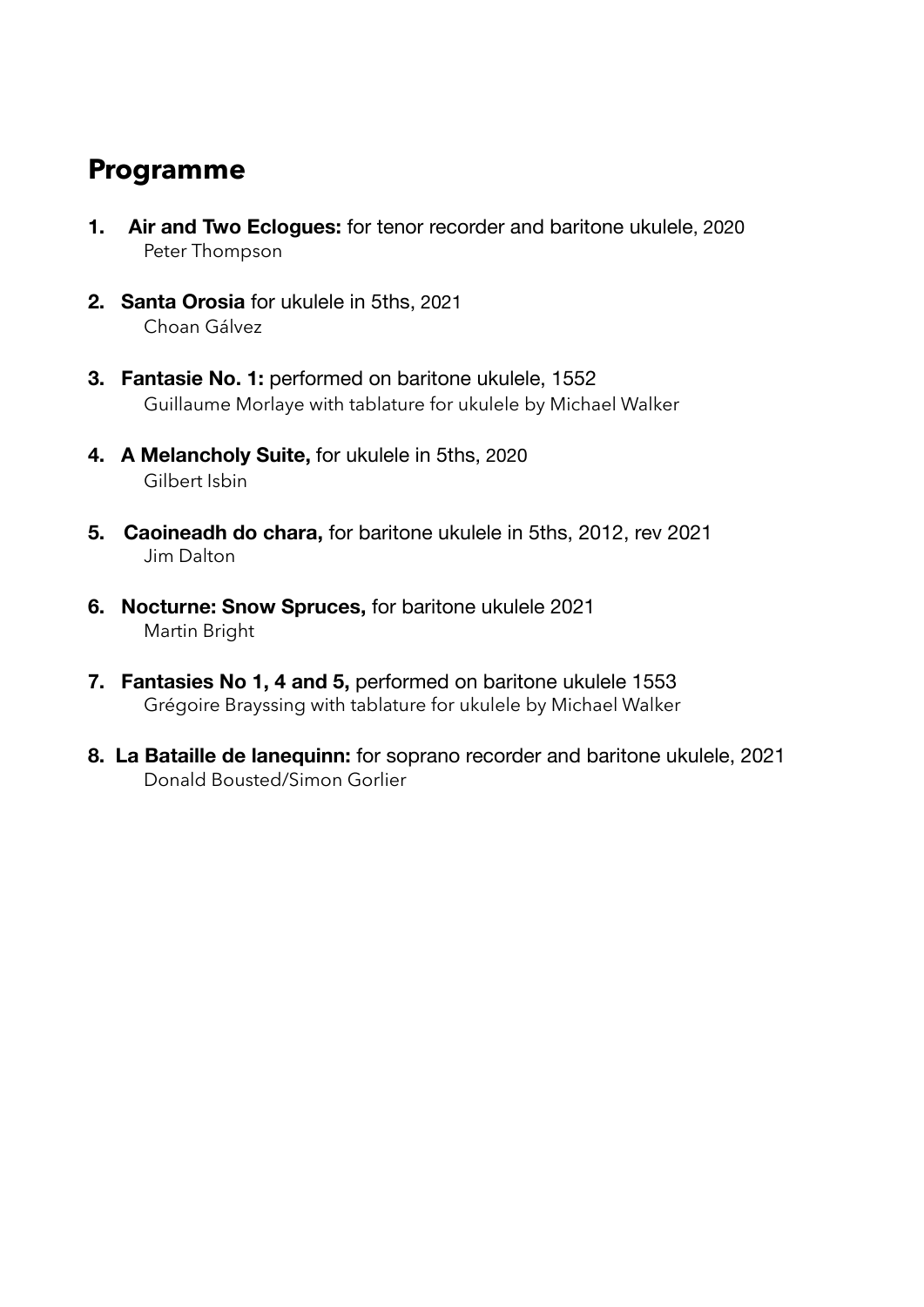### **Performers**



#### **Donald Bousted**

benefited from some excellent teaching, studying the guitar with Thomas Hartmann, the lute with Christopher Wilson and early music with Peter Holman MBE and Ian Gammie. As an undergraduate his first study was lute and his specialism musical composition. Later, he took further guitar lessons with Antonio Albanes at the Guildhall School of Music and Oliver Hunt privately. As a guitarist, he had a long-established duo with flutist Lucinda Bunce with whom he gave recitals at venues including St John's Smith Square, St Martin's in the Fields and live on Classic FM. In 2017, he discovered the classical ukulele through the inspirational work of John King. As a composer and festival director he has worked

with many composers and players specialising in new music and an ambition for the ukulele quickly emerged: to write, commission and perform new and compelling music for it. In 2020 he released his first CD, **[The New Classical Ukulele](https://donaldbousted.com/the-new-classical-ukulele-cd/)** and in 2021 he released a digital album featuring the music of Belgian composer Gilbert Isbin, available on **[Bandcamp](http://www.apple.com/uk)**. He actively updates his **[You Tube](http://www.apple.com/uk)** channel with a broad range of performances although he has chosen to specialise in new, contemporary music, having so far been the recipient of some 16 pieces written for him or in duo with percussionist Lee Ferguson or recorder player Celia Ireland. He enjoys performing and is a regular solo recitalist in the Norfolk area of the UK where he now lives.

Donald has a PhD in musical composition from the University of Huddersfield where he worked as a lecturer in composition from 1992 to 2000. He was a Leverhulme Artist in Residence at the London Metropolitan University in 2000-1 and has also worked as a part-time lecturer at Kingston University. His music and sound art has been performed internationally and broadcast in the UK, USA, the Netherlands, Sweden and France and appears on a number of CD recordings. A major, retrospective double CD/DVD of his work was released in Autumn 2007 called 'The End of the Beginning' and in 2021 a CD of his hour-long piece for trumpet and percussion, '19.5' was released as a digital album. He has presented his music and projects at many UK university music departments and conservatoires including the RCM, the RAM, Trinity College of Music and Leeds, Huddersfield, York, Keele, Goldsmith's and Surrey universities, and in the USA at LA MicroFest, in South Korea, Austria, Brussels and in Germany. He is founder and Director of Microtonal Projects and Musical Director of EUROMicroFest. Donald was a Cobbet Prize winner at the RCM. His teachers included the late Philip Cannon and Margaret Lucy Wilkins.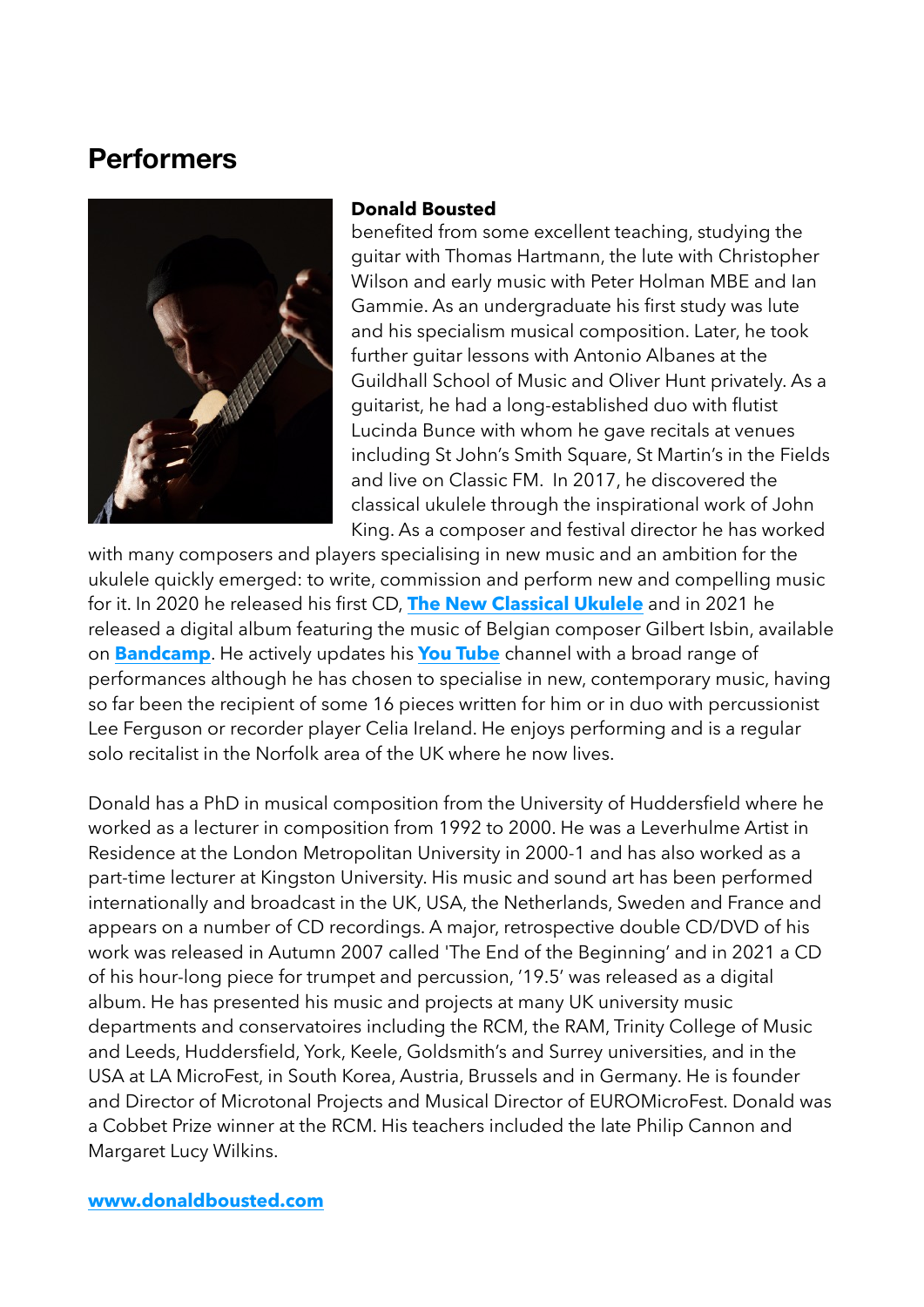

#### **Celia Ireland**

Celia graduated from the Guildhall School of Music and Drama in 2003 and is now wellrespected as a performer and educator. As a member of the UK's leading recorder ensemble, The Flautadors, she has performed at the Greenwich International Early Music Festival, Cork Early Music Festival, the Purcell Room and the Wigmore Hall, London. The Flautadors have released five albums, gaining a particular reputation for their research and programming of British music across the ages. Their recordings are

frequently broadcast on radio and they have appeared as guest artists on BBC Radio 3's 'In Tune' and the Radio 2 'Breakfast Show'. The Flautadors have a passion for expanding the recorder's repertoire. *Bavardage* (FHR, 2017) includes eight original compositions / arrangements and was described as 'a recorder album in a class of its own, well thoughtthrough and brilliantly played' (WDR). In 2021, the Flautadors premiered Cheryl Frances Hoad's *Pieces of Light*, composed in celebration of their 20th anniversary. Celia has also enjoyed other diverse collaborations including: performing as Brandenburg soloist with the Adderbury Ensemble, recording on *The Awakening* film score at Abbey Road Studios, and playing alongside tabla and tanpura for the video premiere of *Raga Pahadi* by Jonathan Mayer (2021).

Celia is passionate about recorder education. In addition to private coaching and workshops, she holds teaching positions at Kingshott Preparatory School, Oundle School and the Peterborough Centre for Young Musicians. Celia has been a specialist recorder adjudicator for the Hong Kong Schools Music Festival in 2008, 2013 and 2017. She also regularly visits the Guildhall School of Music and Drama as an external recorder assessor. Celia's ongoing commitment to learning saw her return to the GSMD herself, to study for a Postgraduate Certificate in Performance Teaching, graduating with a distinction in 2021.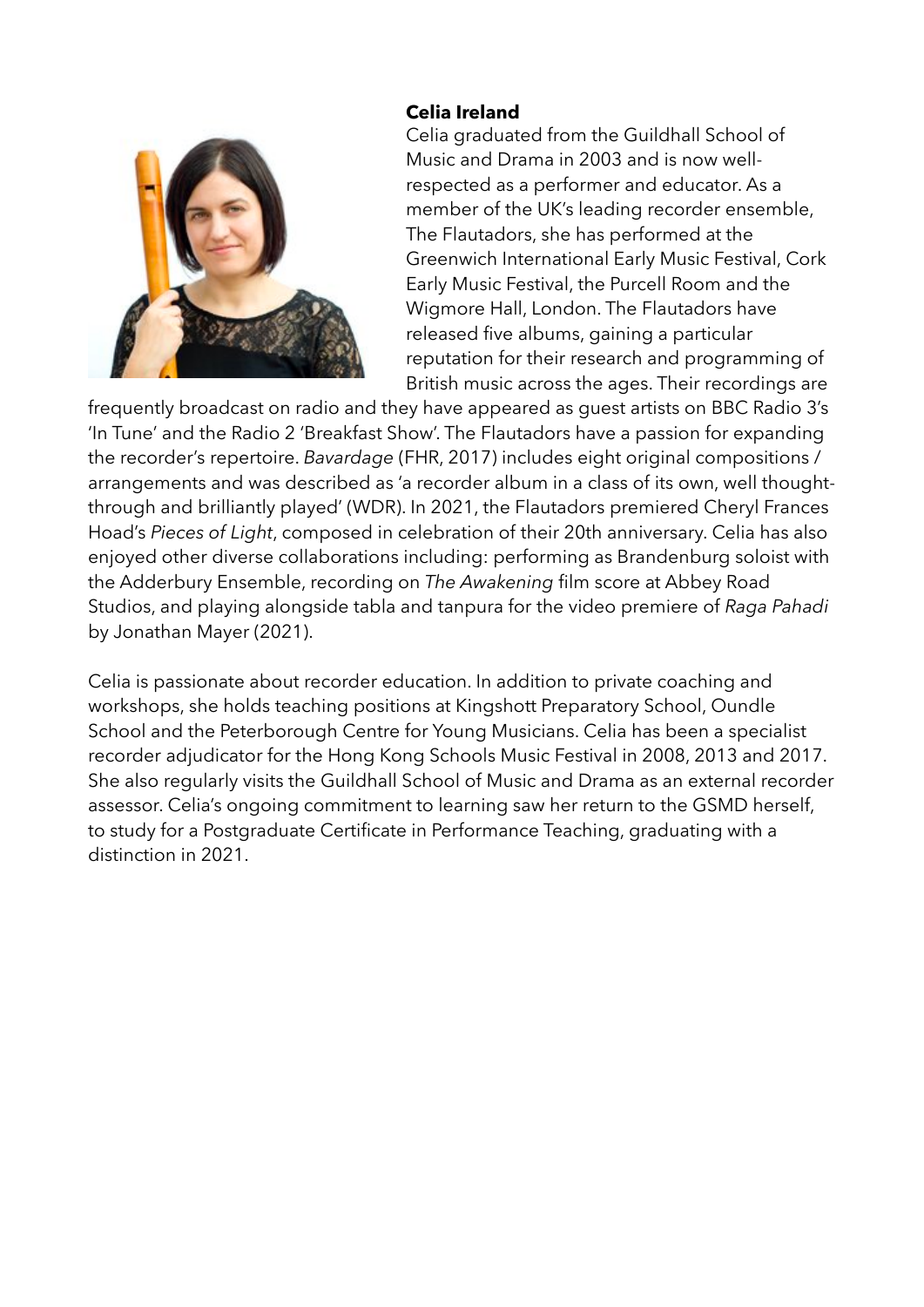### **Programme Notes**

#### **Air and Two Eclogues (tenor recorder and baritone ukulele), 2020**

These three pastorals were written as a direct response to Donald Bousted's call (in the 'Lockdown spring' of 2020) for new pieces for ukulele and recorder. I was struck, when I heard recordings of these instruments, singly and combined, of a certain 'innocence' of sound which seemed to return one to a far distant time (to ancient Greek or Roman days) when such simple piping and strumming was commonplace amongst the shepherd folk of the hills and meadows, as well as in the more sophisticated environment of the villas. Hence my use of the titles, Air and Eclogues (the latter being used for pastoral verse by poets such as Virgil and other Roman poets). *Peter Thompson*

#### **Santa Orosia (baritone ukulele in 5ths), 2021**

*Santa Orosia* is a set of short pieces for ukulele in fifths inspired by the traditional melodies ('mudanzas') of the 'dance' of the small locality of Yebra de Basa, in Aragon, Spain. The Aragonese 'dance' ['dan θe] is a popular event that combines music, dance, and theatrical elements. The one from Yebra de Basa is celebrated on June 25th, on the feast of Saint Eurosia. Eight men, properly dressed for the occasion, perform a variety of stick dances to the music provided by a single musician, playing 'chiflo' and 'salterio'. The 'chiflo' is a three hole flute, naturally tuned in the mixolydian mode; the 'salterio' is a stringed instrument tuned to the root and fifth of the mode that provides a rhythmic drone when hit with a stick. One may identify this percussive drone with the *tambora*  technique employed in some of these re-creations. The sources come from a variety of transcriptions and recordings, with special consideration of the recordings made by Alan Lomax at Alfonso Villcampa´s home in 1952. Freedom has been taken, and creativity applied, in transforming the rhythms and melodies and applying harmonies and counterpoints. *Choan Gálvez*

#### **Fantasie No. 1: performed on baritone ukulele, 1552**

This, and the Grégoire Brayssing Fantasies which follow later on the CD, were written for the Renaissance guitar and published by Morlaye under licence from Henry II between 1552 and 1553. The Renaissance guitar was similar in size to the baritone ukulele and had a single first string, then three courses (or pairs, strung very close together) of strings with the fourth, or lowest string, tuned in octaves. This means that it's possible to play Renaissance guitar music on the ukulele, either with re-entrant tuning, as is usual on the higher instruments (tenor, concert and soprano), or in linear tuning on a tenor with a 'low G' or a baritone - and the effect on either is broadly similar. Alternatively, there are eight-string tenor ukuleles with four courses of strings which, arguably, would produce a sound closer to the Renaissance guitar. When I started playing Renaissance guitar music on the ukulele I was less interested in authenticity and more interested in performing this little-played music on an instrument which sounded beautiful and which felt in some way connected to the music of the time. It's undoubtedly a very personal thing, but I felt that the baritone offered more than the higher instruments in this regard by means of its longer sustain and lute-like sound quality. So for the time being at least, this is my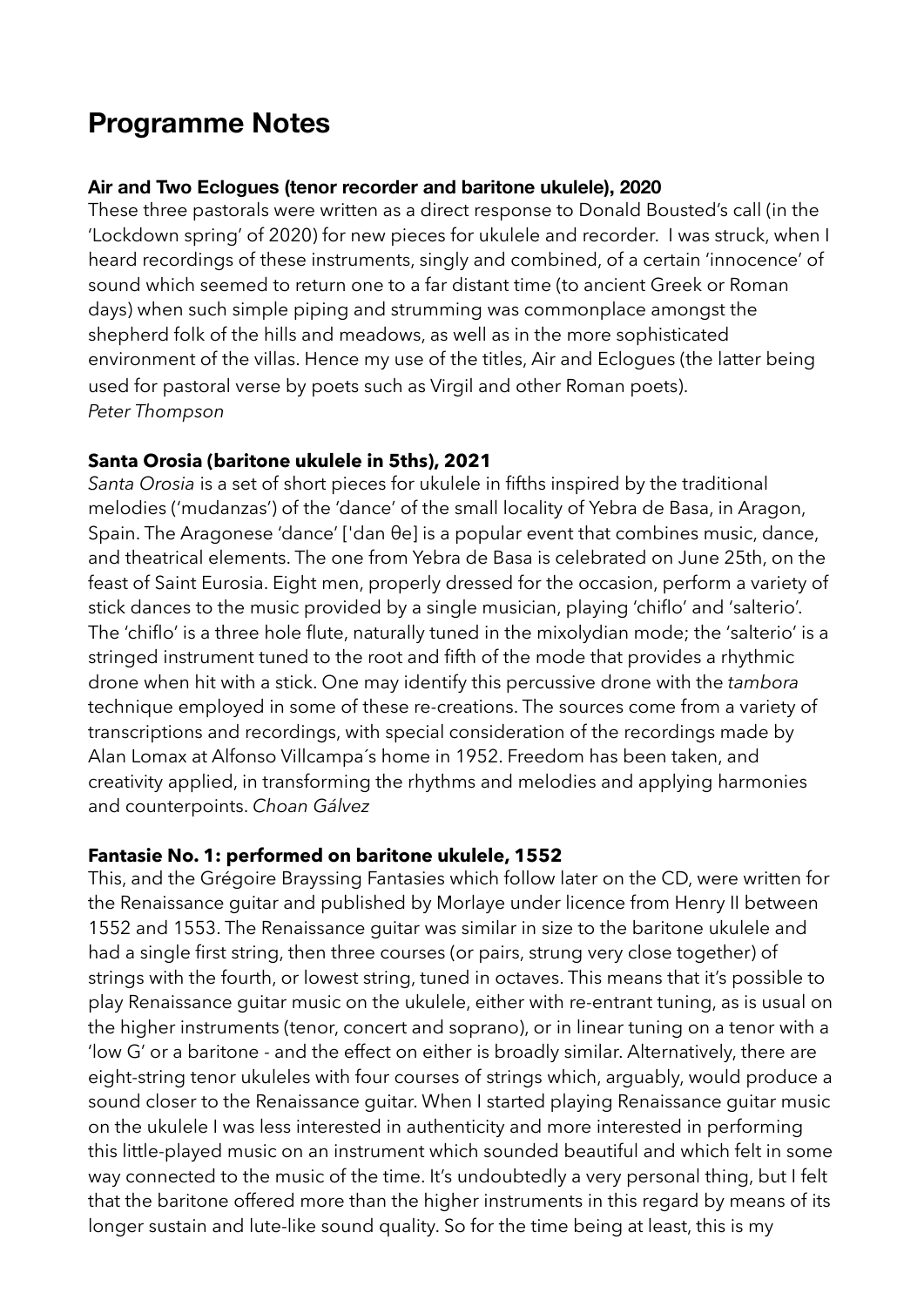preferred instrument. But above all it a huge pleasure to be able to play this music live because it's so rich and beautiful and so under-represented, even in the world of early music. As a former lutenist, I read French tablature (which uses letters to represent the frets and a kind-of shorthand rhythmic notation) but I have also been very grateful for Michael P. Walker's transcriptions from the facsimile editions into both staff notation and ukulele tablature (which uses numbers rather than letters). *Donald Bousted*

#### **A Melancholy Suite (baritone ukulele in 5ths), 2020**

Is a four movement composition. It appeared on the album 'Donald Bousted plays Gilbert Isbin, Two Suites for Ukulele', re-arranged for standard ukulele, which is availble on [Bandcamp](https://donaldbousted1.bandcamp.com/album/donald-bousted-plays-gilbert-isbin-2-suites-for-ukulele) and in the book '2 Suites For Ukulele' on [Amazon](https://www.amazon.co.uk/dp/B098GVJGFN). All the pieces are melodic and accessible, qualities I always strive for, and refer to Renaissance, folk and jazz with a contemporary feel. *Gilbert Isbin*

#### *Caoineadh do chara* **for baritone ukulele in 5ths, 2012, rev 2021**

*Caoineadh do chara* is akin to an elegy or a French *tombeau*. The title is Irish for "lamentation (or keening) for a friend." I wrote it in response to the untimely passing of a friend and colleague who was a world-class multi-instrumentalist of Irish decent. Though I did not try to imitate the style, I imagined a harper/bard such as O'Carolan responding to loss with a musical tribute. *Jim Dalton*

#### **Nocturne: Snow Spruces, for baritone ukulele 2021**

I wanted to write a piece exploiting the sonority of the baritone ukulele and around the feelings of peace and stillness. As the piece started to come together in my head, a childhood memory returned; part of a family trip to Norway in the winter. One evening we skied through a snow-covered wood to a friend's lodge by a frozen lake. This poem says the rest:

Skiing through the Norwegian forest at night.

Trees loom over the narrow pathway,

Branches burdened; heavy luminous moonlit snow.

Beyond the swish of the skis and people's icy breath,

Is an immense engulfing stillness;

High trees, hidden forest, snow stifled sound.

White path winding to the frozen lake with ...

Stillness, stillness, stillness.

*Martin Bright*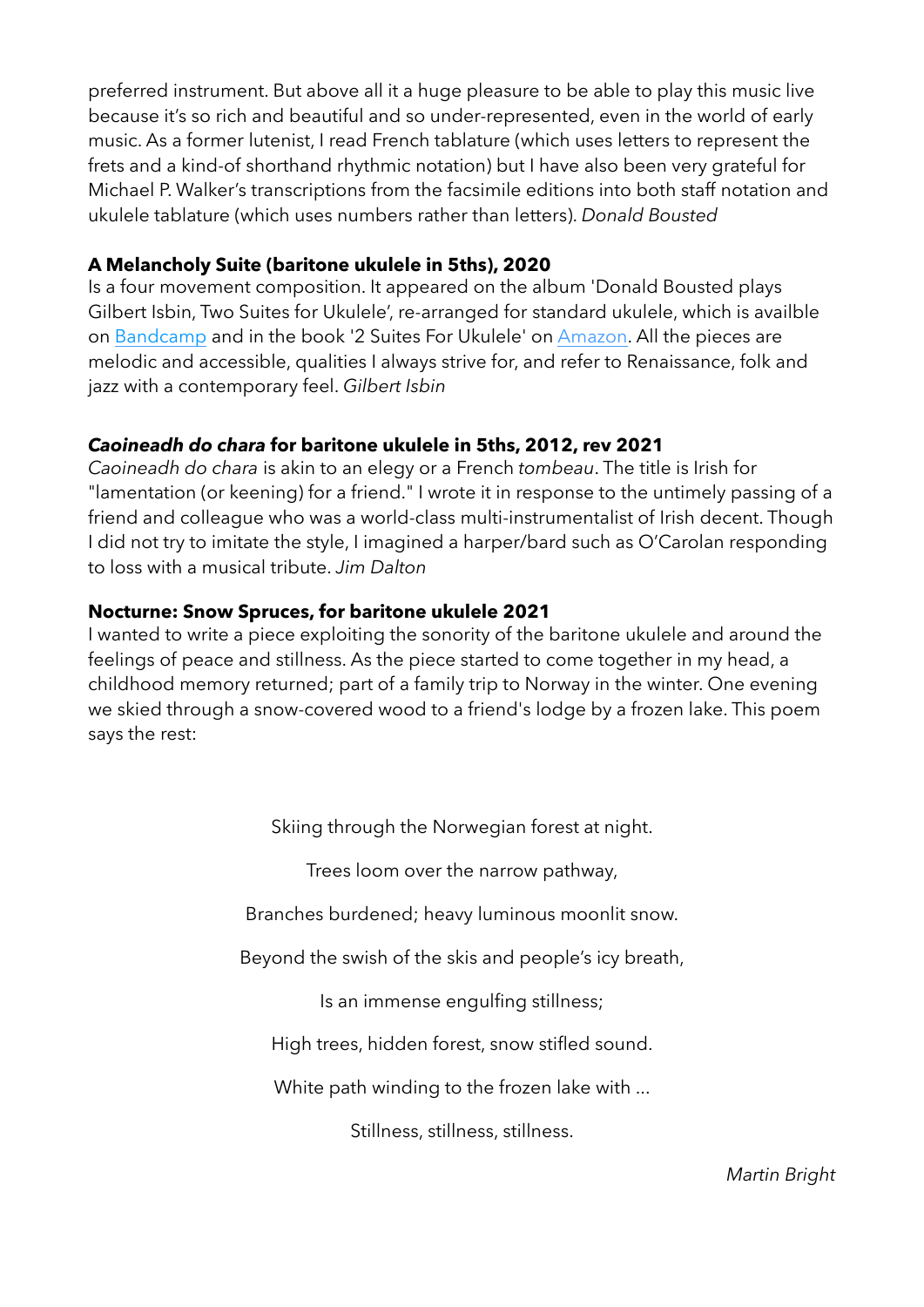#### **Fantasies No 1, 4 and 5, performed on baritone ukulele 1553**

There are six Fantasies by **[Grégoire Brayssing](https://fr.wikipedia.org/wiki/Gregor_Brayssing)** at the beginning of the Fourth Book of tablature for Renaissance Guitar as published in Morlaye's series. Grégoire Brayssing was a well-know lutenist and Renaissance guitar player living in Paris, although of German descent. As well as the Fantasies the volume, which is Brayssing's only surviving collection, contains his own arrangements of a number of psalms and chansons. Compared to Morlaye, his style is somewhat experimental and searching.

#### **La Bataille de lanequinn: for soprano recorder and baritone ukulele, 2021**

The last piece in the third book of tablature for Renaissance guitar, which comprises mostly arrangements of songs by Simon Gorlier, is a duet for two guitars called *La Battaille de laneqinn*. Such battle-inspired pieces were common at the time and appear in vocal forms too - in fact Grégoire Brayssing's solo piece 'La Guerre' has quite similar repeating motives. As a long-time lover of ensemble music, I was excited to find this piece and started learning both parts (which are presented as one part following the other, rather than in score form). However, I soon realised that the parts didn't fit together. The first part, for example, started with 70 bars of 2 time followed by 27 bars of 3 time and yet the second part began with 59 bars of 2 time followed by 7 bars of 3 time. I experimented with adding repeats and experimented with various other theories about what could have gone wrong - but no end of crossword puzzle-type analysis seemed to indicate a solution. In the meantime, the opportunity arose to write a piece for recorder and baritone, so I decided to use the duet as a basis but introduce a little more 'battle angst' in a more modern, but hopefully sympathetic way. I have essentially used the majority of the second part for this piece with some ideas from the first part to start the recorder line. As the piece progresses the recorder often simply duplicates the beautiful melodic lines within the second part. The piece culminates with a dance-like, three-time battle sequence before finding a little resolution as it moves towards the end.

# Composer Biographies



### **Peter Thompson**

Peter Thompson was born in Peterborough in 1955. He studied composition with [Carey Blyton](https://fandmusic.com/?composer=15) at the Guildhall School of Music and Drama. In 1983, his String Quartet No. 1 won first prize in the MidNAG national composition competition. Since that date, his music has been widely performed, often at London's South Bank and other cultural centres. His music has also been broadcast, notably on Classic FM, and is available on CD. In 1995 he was a prizewinner in the Irish Music Rights Organisation (IMRO)

International Composers' Competition, and in 1996 he won the competition. In 2014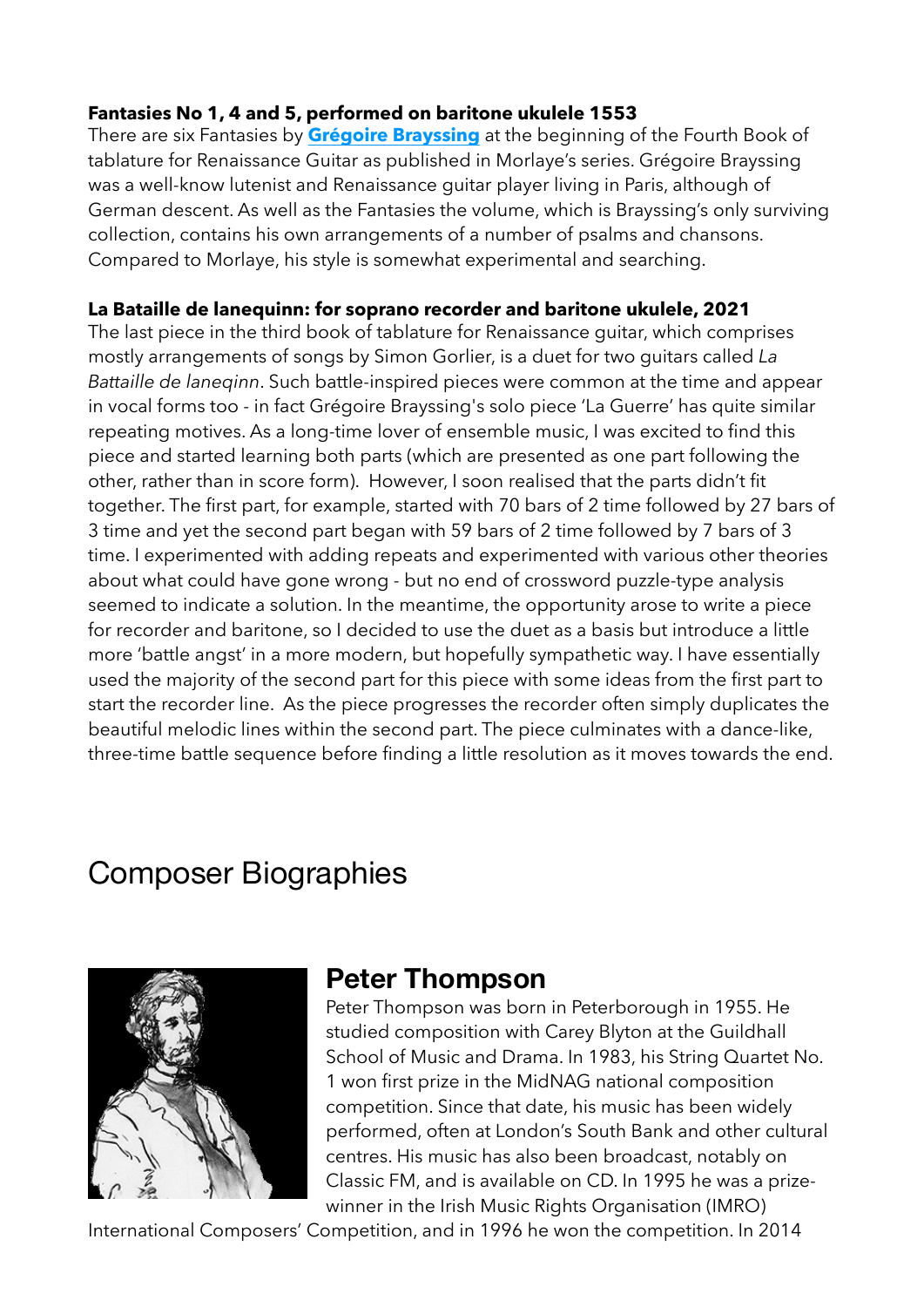his [Cello Sonatina](https://fandmusic.com/?product=FM094) was featured on the Sleeveless Records label by cellist Lionel Handy and pianist Nigel Clayton on their CD, [From Bohemia to Wessex](https://fandmusic.com/?product=SLV1011)  ("…lyrically captivating" BBC Music Magazine). He has written music in most genres – chamber music, vocal music, piano music and orchestral music (including four symphonies). Further information about Peter Thompson's music can be found on **[www.fandmusic.com](http://www.fandmusic.com)**.



by The Ukulele Bookshop. **<https://www.choan.es/>**

### **Choan Gálvez**

Choan Gálvez (b. 1976) is a Spanish composer and performer. With a teenage background in punk, rock and folk music, he later developed a liking for jazz and classical guitar. After picking up the ukulele, he started writing soothing music and pedagogical materials that have been compiled in the album *Lullabies for Astronauts* (2018) and the book *50 Miniature Studies for Ukulele* (2021). His works of contemporary style for solo ukulele have been premiered by the likes of Giovanni Albini, Donald Bousted, and Samantha Muir, and have been well received by classical ukulele enthusiasts. Gálvez's scores are published



### **Gilbert Isbin**

*'Belgian composer Gilbert Isbin is one of the most interesting, dynamic and poetic composers writing for the guitar today.' (Mel Bay)*

Gilbert Isbin's compositional and performing style defies genre, blending elements of contemporary classical, jazz, folk, early music, world music and improvisation. His compositions for guitar(s) , lute(s), ukulele, theorbo, renaissance guitar, baroque guitar, bass, ensemble and songs (approximately 400 so far) are published by Mel Bay,

[Berben Edizioni Musicali,](http://www.berben.it/) The Lute Society (UK), [Lantro Music,](http://www.lantromusic.be/index.php?page=Catalogue) [Golden River](http://www.goldenrivermusic.eu/)  [Music,](http://www.goldenrivermusic.eu/) [Kameleon Editions](http://www.beriato.com/kameleon/nl/default.asp), [Auurk Ed](http://www.auurk.net/) and VRT Publishing. They have been performed and recorded by among others [Rob MacKillop](https://archtopguitar.net/gilbert-isbin/) (UK), [Donald Bousted](https://www.youtube.com/watch?v=dMB6-ObL5T8&list=PLkWSUrXeoWmN8EC9nyBiL_hJFSo2nYCoo&ab_channel=DonaldBoustedUkulele) (UK), [Sandro Di](https://gilbertisbin.com/discography/crypto/)  [Stefano](https://gilbertisbin.com/discography/crypto/) (IT), [Frabrice Desmets](https://www.youtube.com/playlist?list=PLkWSUrXeoWmNquzT0w2CQFwzLn9wmRva1) (FR), the guitar quartet Four Times A Lady (B), Quartetto Chitarristico Italiano, the guitar duo Duo D'Atenas (GR), the Spectra Ensemble (B), lutenists [David Van Ooijen](http://www.youtube.com/user/luitluit/videos?tag_id=&shelf_index=3&view=0&sort=dd), (The Netherlands), [Stuart Walsh,](http://www.youtube.com/user/pluckedturkeys)(UK), [Stathis](http://www.youtube.com/watch?v=LovX6q7I7Rw)  [Skandalidis](http://www.youtube.com/watch?v=LovX6q7I7Rw) (GR), Lieven Misschaert (B), reedplayer Kurt Bertels (B), marimba player Jonathan Bonny (B), singers [Marie Schoenbock](https://www.youtube.com/playlist?list=PLkWSUrXeoWmNquzT0w2CQFwzLn9wmRva1) (FR), bass players Cameron Brown, Joe Fonda, Scott Walton, Robbe Desmet and percussion players Vasilis Stefanopoulos and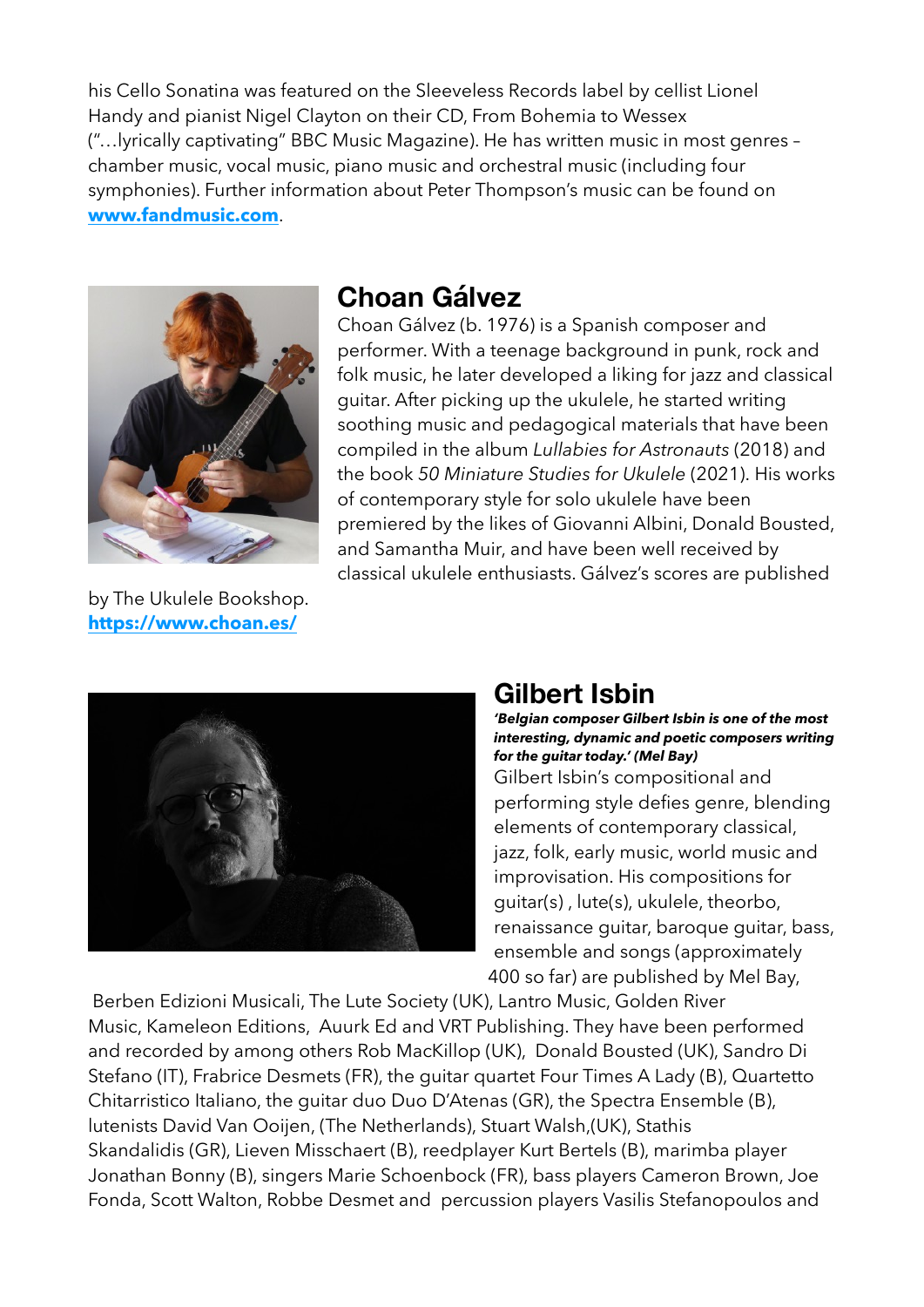Chris Joris. Gilbert has performed at festivals and major venues throughout Europe and the USA.

**<https://gilbertisbin.com/>**



### **Jim Dalton**

James (Jim) Dalton is an American composer and performer. He has been a professor of music theory at the Boston Conservatory at Berklee since 2000. Dalton's compositions have been performed throughout the United States, Canada, and Europe by the Providence Mandolin Orchestra, Enigmatica, Toronto Camerata, Ensemble Decadanse, Transient Canvas, Scottish Voices, Sharan Leventhal, Stephen Altoft, Paul Ayres, Aaron Larget- Caplan, Michael Nix, Donald Bousted, and Carson Cooman; and at such venues as the National Cathedral (Washington, D.C.), the Kansas Symposium of New Music, Musiques Nouvelles (Lunel, France), EUROMicroFest, Sound (Festival of New Music, Scotland), and Akademie der Tonkunst (Darmstadt,

Germany). He studied composition with George Walker, Louie White, Neely Bruce, Robert Dickow, and Daniel Bukvich; and guitar with Michael Newman and John Abercrombie. As a music theorist (as well as composer), Dalton's interests and research have ranged from palindromes and symmetrical musical structures to just intonation and microtonality. He has presented at conferences in the United States and abroad, including the Society for Ethnomusicology, the Society for American Music, "Beyond the Semitone" (Aberdeen, Scotland), the 17th International Music Theory Conference (Vilnius, Lithuania), and the Nova Contemporary Music Meeting 2018 (Lisbon, Portugal). Dalton performs on guitar, mandolin, banjo, and other plucked string instruments with soprano Maggi Smith-Dalton, specialising in historically-informed performance of 19thand 20th- century American music. He freelances in orchestral, chamber music, new music, and theatre/ opera pit orchestra settings and has played with orchestras around the world including the Macao Orchestra in China and the Orquesta Filarmónica de Jalisco in Guadalajara, Mexico. Dalton contributed to Music in American Life (ABC-CLIO) and Banjo Roots and Branches (University of Illinois Press, 2018). He is the author of Mandolin for Beginners (Alfred, 2001). He has written prefaces to several scores published by Musikproduktion Höflich, (Munich, Germany). **<https://bostonconservatory.berklee.edu/directory/jim-dalton>**



### **Martin Bright**

studied percussion and composition at the Royal College of Music, studying with Anthony Hedges and Dr Bernard Stevens. Martin's interest in composition started much earlier and as a young child he used to sing tunes that his father, also a composer, used to transcribe. He was a junior at Trinity College of Music, and whilst at sixth-form college, had composition lessons with Alan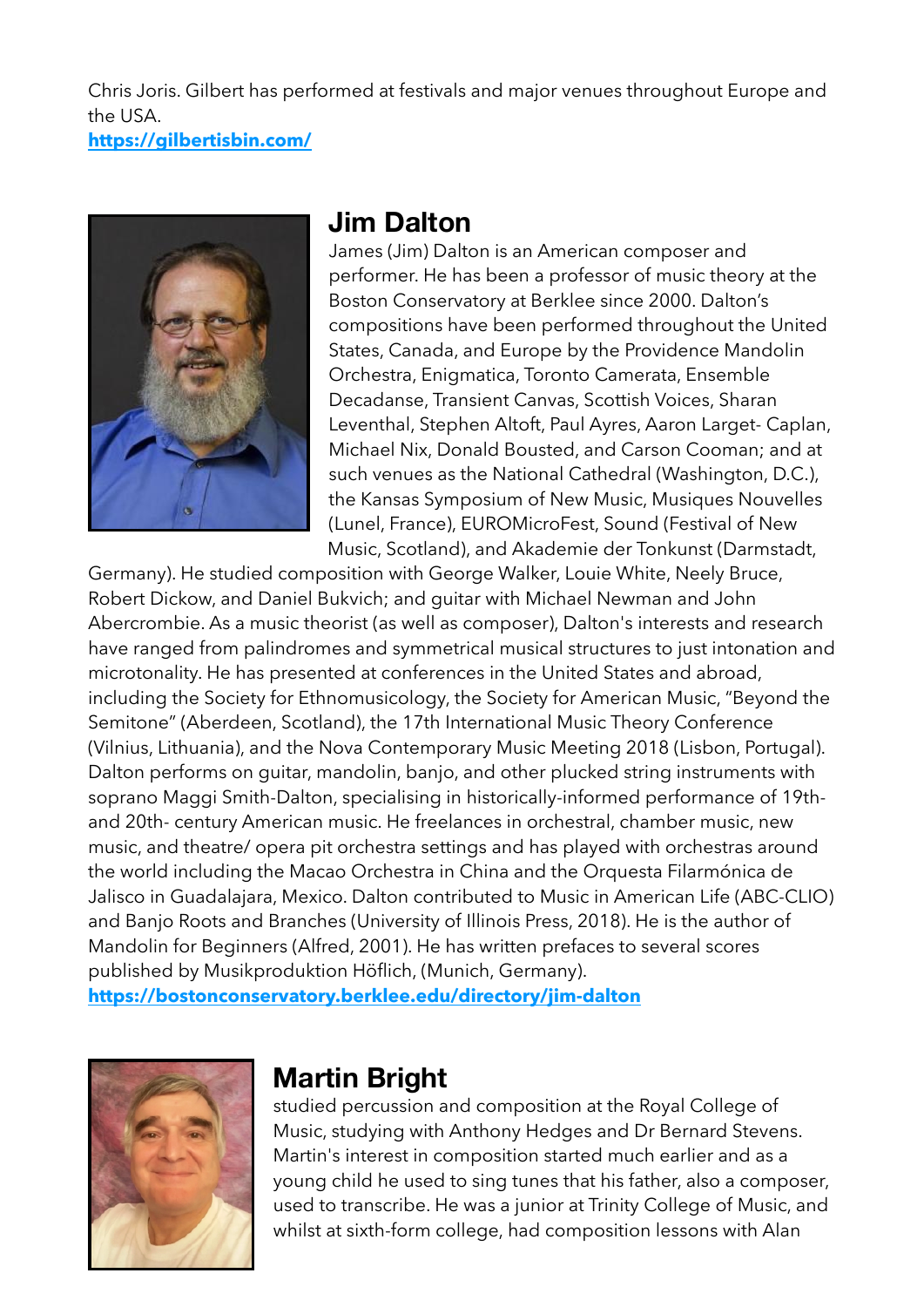Ridout at the RCM. Martin joined the co-operative *Four Composers* (Donald Bousted was also a member) which promoted concerts in London venues, including the Purcell Room on the Southbank, where his piece, *Quartet for Uitenhage* was performed by the Goldsmith's Quartet. Compositions by Martin include chamber music, percussion ensemble, choral and orchestra works and, in other styles, he has arranged and written music for his Cuban style descarga band and jazz-funk quintet. He contributed a piece for soprano ukulele and percussion, *Water No.20,* to Donald Bousted's first album The New Classical Ukulele and in addition to that his most recent commissions have been: *Reeds Sway At Water's Edge*, a three movement work for percussion ensemble and dancers (inspired by the Bronze Age people who lived in the Must Farm/Flag Fen complex in Peterborough) for Peterborough City Council's Music Hub and a large, dramatic orchestral work for the City of Peterborough Symphony Orchestra *Akpallu: Protector*, based on the composer's response to the fine stone-relief sculptures of the ancient Assyrians. Martin is currently working on a piece for The Medlock Ensemble for string orchestra and bassoon soloist based around the concept of the external and internal mind.